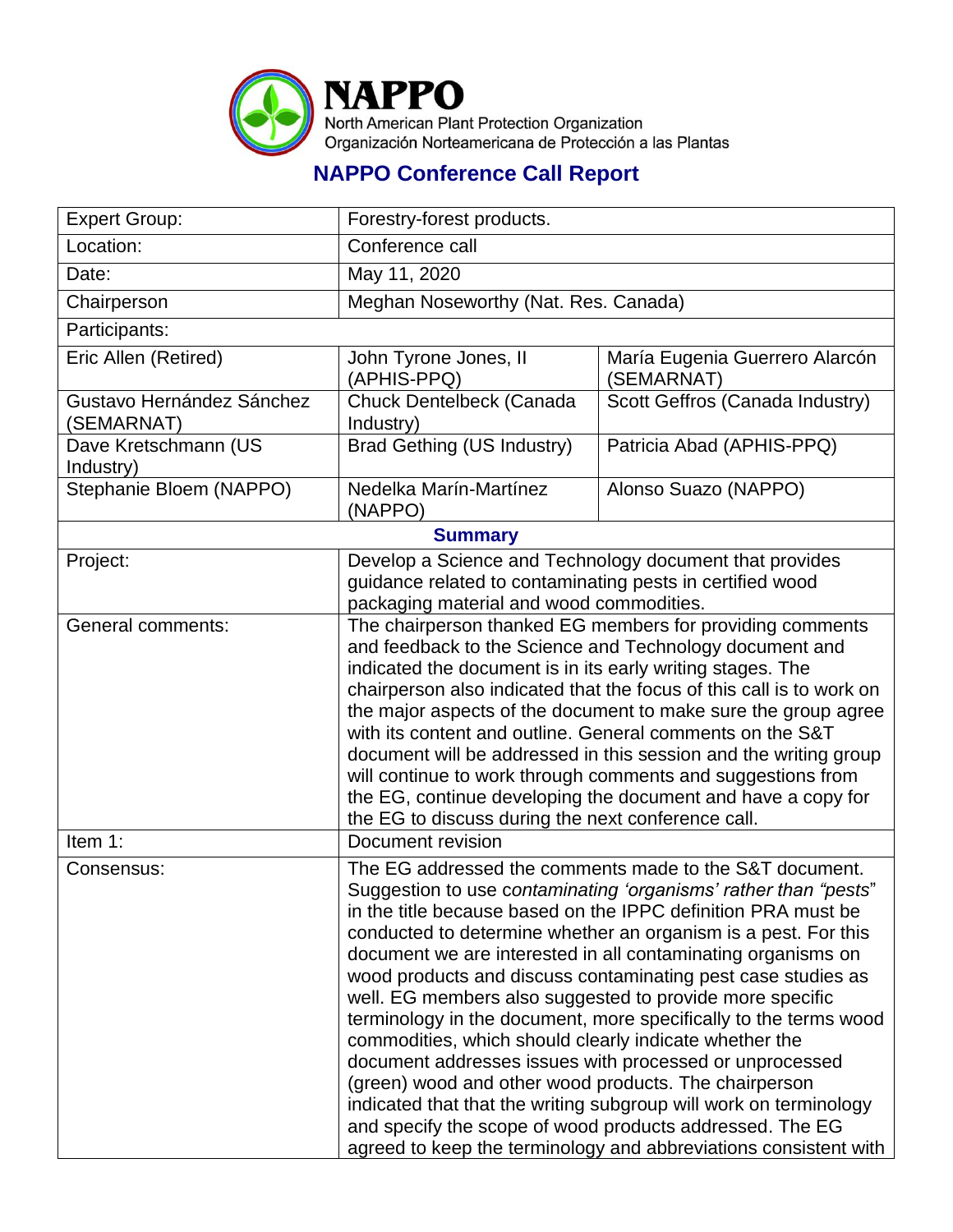|                                                                                                                                                                                                                                                                                                                                                                                                                                                                                                                                                                                                                                                                                                                                                                    | the IPPC.                                                                                                                                                                                                                |                                                                                                                                                                                                                                                                                                                                                                                                                                                         |  |  |
|--------------------------------------------------------------------------------------------------------------------------------------------------------------------------------------------------------------------------------------------------------------------------------------------------------------------------------------------------------------------------------------------------------------------------------------------------------------------------------------------------------------------------------------------------------------------------------------------------------------------------------------------------------------------------------------------------------------------------------------------------------------------|--------------------------------------------------------------------------------------------------------------------------------------------------------------------------------------------------------------------------|---------------------------------------------------------------------------------------------------------------------------------------------------------------------------------------------------------------------------------------------------------------------------------------------------------------------------------------------------------------------------------------------------------------------------------------------------------|--|--|
|                                                                                                                                                                                                                                                                                                                                                                                                                                                                                                                                                                                                                                                                                                                                                                    | Visual Cues: Light.                                                                                                                                                                                                      | Comments were addressed in the document up to section 2.2.2                                                                                                                                                                                                                                                                                                                                                                                             |  |  |
| Item $2$ :                                                                                                                                                                                                                                                                                                                                                                                                                                                                                                                                                                                                                                                                                                                                                         | Thermally modified wood                                                                                                                                                                                                  |                                                                                                                                                                                                                                                                                                                                                                                                                                                         |  |  |
| Consensus:                                                                                                                                                                                                                                                                                                                                                                                                                                                                                                                                                                                                                                                                                                                                                         | charcoal).                                                                                                                                                                                                               | The chairperson gave a brief background on the "Thermally<br>modified wood" proposal to consider TMW as a category on<br>ISPM 32 (categorization of commodities according to their pest<br>risk). She indicated that under ISPM 32, category 1 corresponds<br>to "commodities that have been to the point where they do not<br>remain capable of being infested with quarantine pests. Hence,<br>no phytosanitary measures should be required" (example |  |  |
| The specific tasks assigned to the EG to send this proposal for<br>consideration are to scientifically determine and validate the<br>temperatures required to certify wood free of quarantine pests, to<br>work with industry partners to determine a standardized<br>temperature for TMW and how this process can be recognized<br>as being phytosanitary safe (no certification requirements).<br>The ED outlined the steps to work in this proposal as follows:<br>• EG needs to put forward a formal statement using the<br>relevant scientific evidence for this proposal<br>• Bring this proposal to the IPPC standard committee.<br>The documentation will be sent to the NAPPO Secretariat to<br>determine an appropriate timeline for the group to have a |                                                                                                                                                                                                                          |                                                                                                                                                                                                                                                                                                                                                                                                                                                         |  |  |
| conference call and discuss the proposal.                                                                                                                                                                                                                                                                                                                                                                                                                                                                                                                                                                                                                                                                                                                          |                                                                                                                                                                                                                          |                                                                                                                                                                                                                                                                                                                                                                                                                                                         |  |  |
| <b>Next Steps</b>                                                                                                                                                                                                                                                                                                                                                                                                                                                                                                                                                                                                                                                                                                                                                  |                                                                                                                                                                                                                          |                                                                                                                                                                                                                                                                                                                                                                                                                                                         |  |  |
| <b>Responsible Person</b>                                                                                                                                                                                                                                                                                                                                                                                                                                                                                                                                                                                                                                                                                                                                          | <b>Action</b>                                                                                                                                                                                                            | <b>Date</b>                                                                                                                                                                                                                                                                                                                                                                                                                                             |  |  |
| Gustavo Hernández<br>(SEMARNAT)                                                                                                                                                                                                                                                                                                                                                                                                                                                                                                                                                                                                                                                                                                                                    | Will share Mexico's pest interception data with the EG                                                                                                                                                                   |                                                                                                                                                                                                                                                                                                                                                                                                                                                         |  |  |
| Writing group                                                                                                                                                                                                                                                                                                                                                                                                                                                                                                                                                                                                                                                                                                                                                      | To meet on May 25 to continue the work on the S&T<br>document. The writing group will provide a copy of the<br>most up to date version of the document to the<br>Secretariat for translation and distribution to the EG. |                                                                                                                                                                                                                                                                                                                                                                                                                                                         |  |  |
| Chairperson                                                                                                                                                                                                                                                                                                                                                                                                                                                                                                                                                                                                                                                                                                                                                        | Send TMW documentation to the NAPPO Secretariat<br>for translation and to determine a timeline to schedule<br>a conference call for the EG to discuss.                                                                   |                                                                                                                                                                                                                                                                                                                                                                                                                                                         |  |  |
| <b>Next Meeting</b>                                                                                                                                                                                                                                                                                                                                                                                                                                                                                                                                                                                                                                                                                                                                                |                                                                                                                                                                                                                          |                                                                                                                                                                                                                                                                                                                                                                                                                                                         |  |  |
| Location:                                                                                                                                                                                                                                                                                                                                                                                                                                                                                                                                                                                                                                                                                                                                                          | Conference call                                                                                                                                                                                                          |                                                                                                                                                                                                                                                                                                                                                                                                                                                         |  |  |
| Date:                                                                                                                                                                                                                                                                                                                                                                                                                                                                                                                                                                                                                                                                                                                                                              | To be determined                                                                                                                                                                                                         |                                                                                                                                                                                                                                                                                                                                                                                                                                                         |  |  |
| <b>Proposed Agenda Items</b>                                                                                                                                                                                                                                                                                                                                                                                                                                                                                                                                                                                                                                                                                                                                       |                                                                                                                                                                                                                          |                                                                                                                                                                                                                                                                                                                                                                                                                                                         |  |  |
| 1. Overview of the NAPPO S&T document - Contaminating organisms on wood commodities-                                                                                                                                                                                                                                                                                                                                                                                                                                                                                                                                                                                                                                                                               |                                                                                                                                                                                                                          |                                                                                                                                                                                                                                                                                                                                                                                                                                                         |  |  |
| incorporated suggestions from the EG and new additions                                                                                                                                                                                                                                                                                                                                                                                                                                                                                                                                                                                                                                                                                                             |                                                                                                                                                                                                                          |                                                                                                                                                                                                                                                                                                                                                                                                                                                         |  |  |